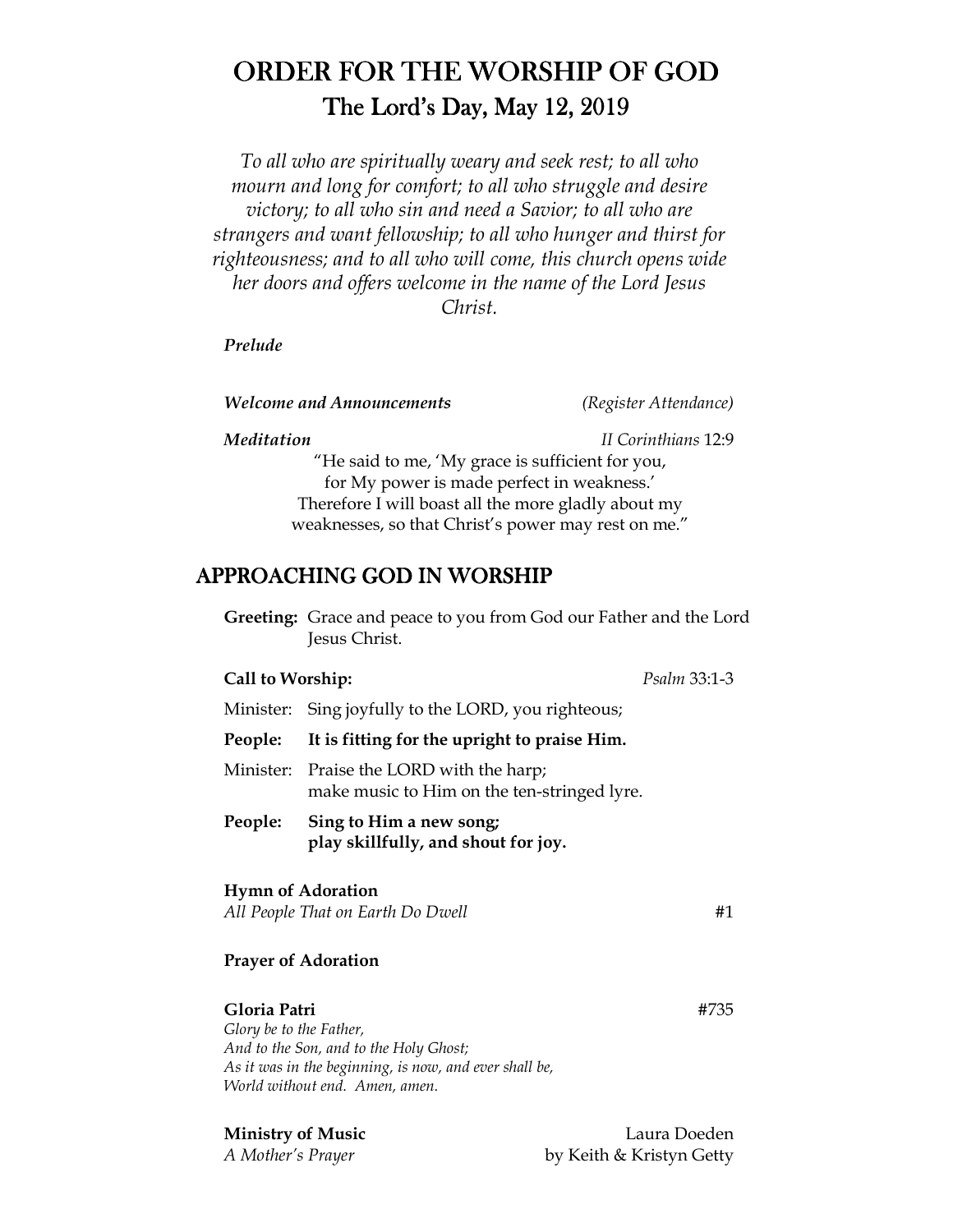# APPROACHING GOD IN CONFESSION AND SERVICE

### **Call to Confession:** *Matthew* 6:25-27

"I tell you, do not worry about your life, what you will eat or drink; or about your body, what you will wear. Is not life more important than food, and the body more important than clothes? Look at the birds of the air; they do not sow or reap or store away in barns, and yet Your heavenly Father feeds them. Are you not much more valuable than they? Who of you by worrying can add a single hour to his life?"

**Prayer of Confession in Unison:**

**Our gracious God, You have given us life, forgive us for failing to trust You for lesser things. If You give us life, surely we can trust You to give us food to sustain life. Surely we can trust You for the care of our bodies which You have given us.** 

**Our Savior reminds us that the birds do not worry, they do not pile up goods for an unforeseen and unforeseeable future; and yet their lives go on. Forgive us for straining to see a future we cannot see, and for seeking to find security in things stored up and accumulated against the future.** 

**We know that worry is failure to trust You. Help us to concentrate upon Your Kingdom for that is the cure for worry. Teach us that worry is banished when God becomes the dominating concern of our lives.** 

We ask it in the name of our Lord Jesus. Amen

#### **Now hear the Lord's Assurance of Pardon**

"God demonstrates His Own love for us in this: While we were still sinners, Christ died for us."

*Romans* 5:8

**Offertory Prayer** 

**Giving of Tithes and Offerings** 

**Offertory**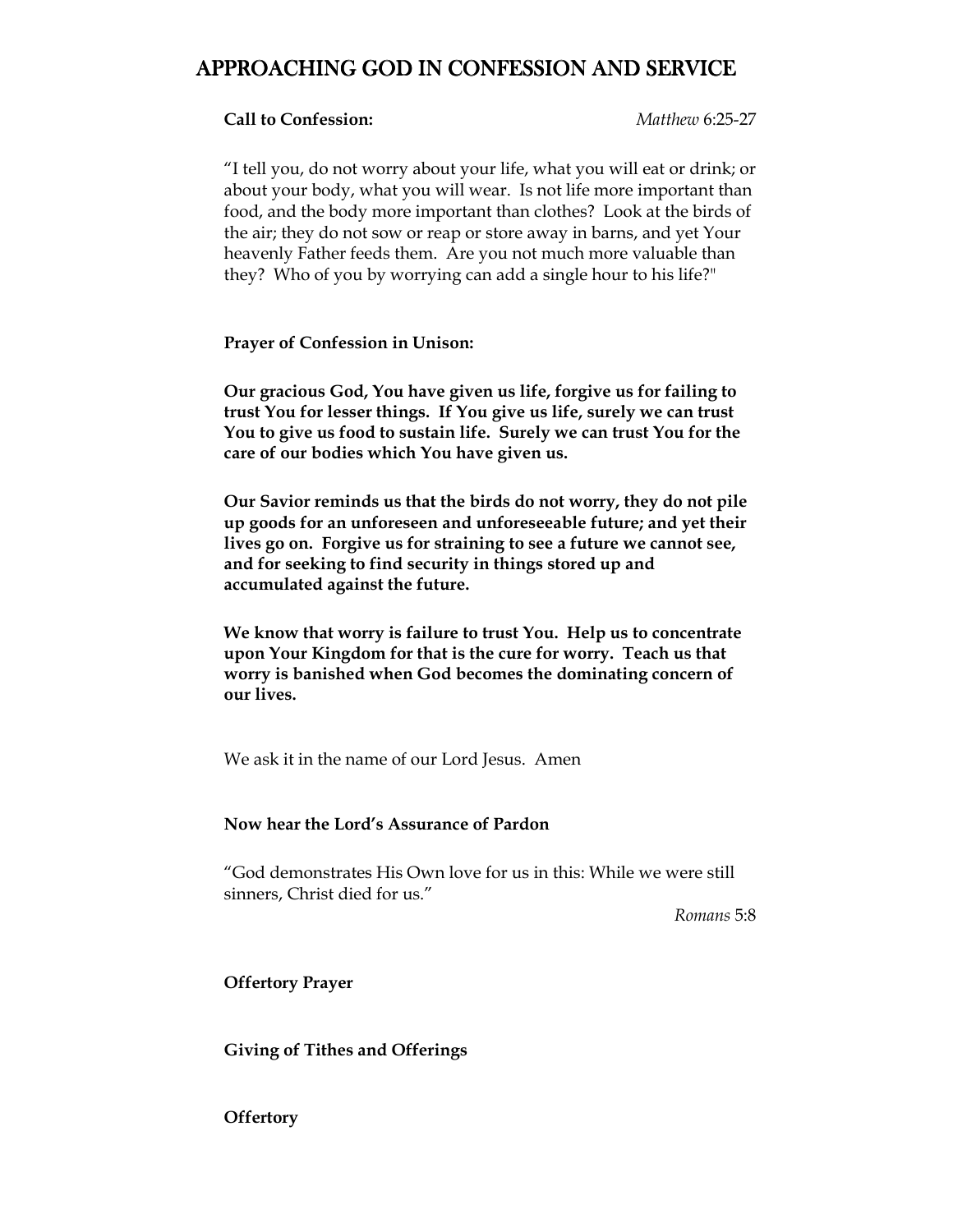#### **Doxology** #731

*Praise God from whom all blessings flow Praise him, all creatures, here below; Praise him above, ye heav'nly host; Praise Father, Son, and Holy Ghost. Amen.* 

#### **Hymn**

*Holy Spirit* Insert

#### **Presentation of Graduates**

 Nathan Impson Rebecca Rackley Joshua Weber

**Pastoral Prayer** 

# RECEIVING THE WORD OF GOD

| The Scripture Reading: |  | <i>I Samuel</i> 1:1-28                                 |  |
|------------------------|--|--------------------------------------------------------|--|
|                        |  | II Corinthians 4:1-12                                  |  |
|                        |  |                                                        |  |
| Minictor: .            |  | Blossed are those who hear the Word of God and observe |  |

- Minister: Blessed are those who hear the Word of God and observe it.
- **People: Open our eyes, that we may see wonderful things from Thy Word.**

Children may leave at this time for Children's Church. (Ages 3-7)

**The Morning Sermon**

God's Word and Effective Mothering **Rev. Don Rackley** 

#### **Prayer of Application**

# RESPONDING TO THE WORD OF GOD

#### **Hymn**

*What Shall I Render to My God*  $#637$ 

#### **Benediction**

 Minister: The Lord bless you and keep you; the Lord make His face shine upon you, and be gracious to you; the Lord look with favor upon you and give you peace through our Lord Jesus Christ. Amen

*\_\_\_\_\_\_\_\_\_\_\_\_\_\_\_\_\_\_\_\_\_\_\_\_\_\_\_\_\_\_\_\_\_\_\_\_\_\_\_\_\_\_\_\_\_\_\_\_\_\_\_\_\_\_\_\_\_\_\_\_\_\_*

#### **Postlude**

ASSISTING IN WORSHIP Rev. Tim Rackley, Senior Pastor **Brad Doeden**, *Music Leader* **Brad Doeden**, *Music Leader* Rev. Don Rackley*, Associate Pastor* Kyle Doeden, *Pianist*  Greg Harrod, *Assisting Elder*